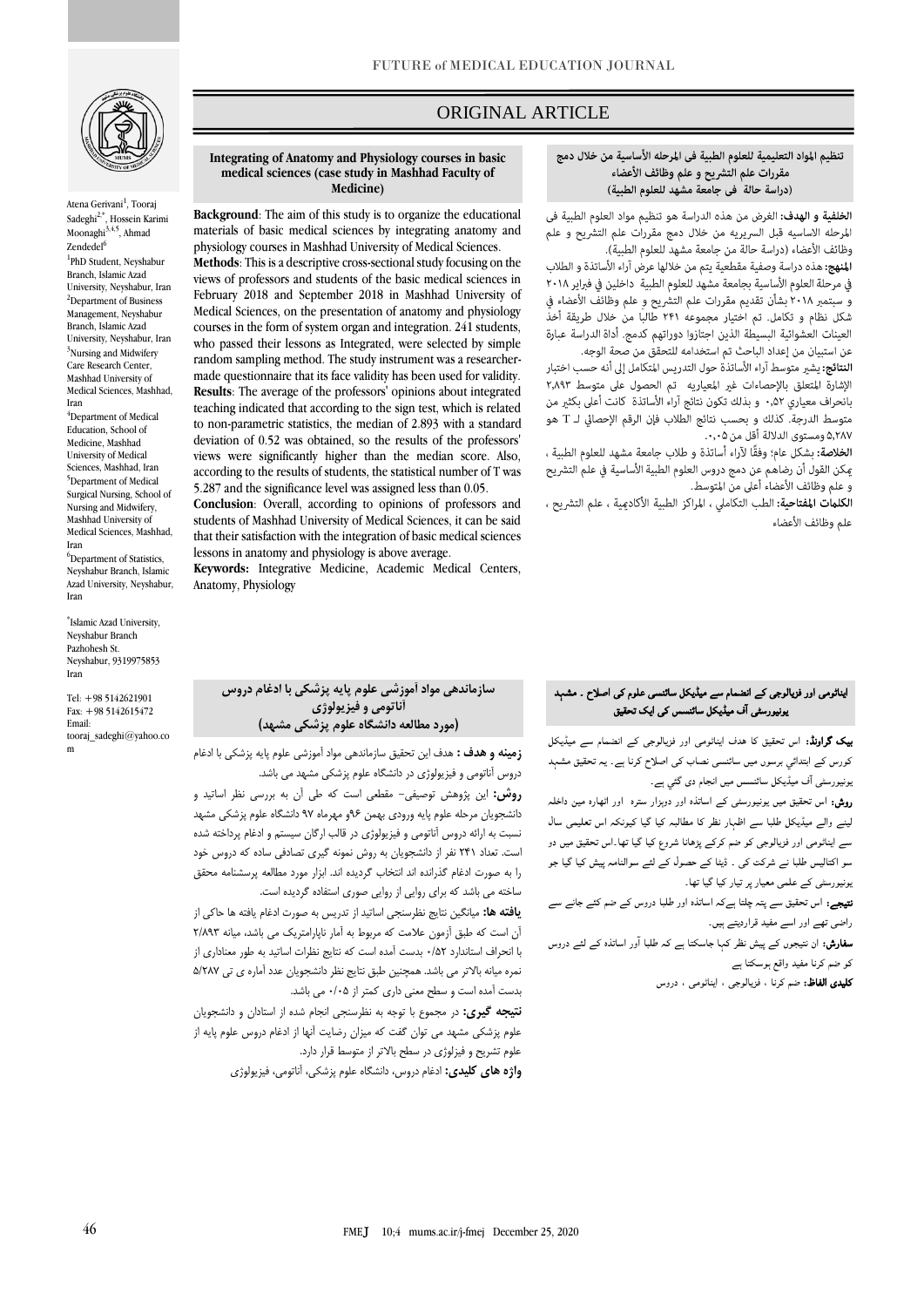#### **INTRODUCTION**

Universities of medical sciences all over the country have the important task of training specialized human resources; therefore, medical education needs to be continuously evaluated and reviewed, and constantly improved by eliminating its defects. On the other hand, medical students who are selected in the universities of medical sciences through national entrance exam in a very strong competition have passed different units theoretically and practically through a long period of time. It is noteworthy that after their graduation, medical students are responsible for ensuring the health of patients and their compatriots in various aspects. According to Dadvar (2014), medical students acquire skills, and improve them in the educational opportunities obtained in the curriculum during their study in order to be able to perform their daily clinical tasks; however, it is obvious that achieving learning goals is considered as a criterion for measuring the success of universities as the educational providers (1).

A practical solution to facilitate the integration of curricula is to create experimental opportunities to observe clinical applications as well as to integrate these innovations with training in effective medical education methods (2). Integration has been accepted as an important educational strategy in medical education (3).

Knowledge of human anatomy is a basic requirement for all physicians and it is necessary to formalize the curriculum along with competency standards (4). Also it is important to assess the quality of educational design before integrating the curriculum, so that the quality of medical Massive Open Online Courses (MOOC) can be considered in relation to the quality of existing education(5). The increasing progress and inefficiency of the classic educational method in basic medical sciences have necessitated changes in the general medicine curriculum, especially the basic medical science stage in terms of content and layout in an integrated manner(6).

Educational design, predicting methods, and selecting the order of educational materials in specific situations are effective to achieve results (7).

Educational design is considered as one of the educational subsets with the production of educational materials (8). A good educational program should be designed to ensure that the desired capability and competency is achieved (9). The increasing progress of sciences in the world and the inevitable synchrony of medical sciences with this process have made it necessary to change the curriculum of general medicine, especially the basic medical sciences both in terms of content and layout in an integrated manner more than before (10). Integration in the curriculum means organizing the teaching subjects and making connections between different subjects of different stages. In this way, it forms a single concept (11).

In order to make the researchers more familiar, some research regarding the integration of the curriculum lessons are given below:

Zare Khormizi et al. (2016) examined the views of medical students towards the Integration plan of specific pharmacology and pathology lessons. This cross-sectional descriptive study was conducted on the attitudes of Yazd medical students in 2013 by census method. According to the research findings, students had a positive attitude towards the integration of these two courses (3).

Khedr et al. (2020) conducted a study entitled Medical Students' Perceptions of Pathology and a Proposed Curricular Integration with Histology. The research method was cross-sectional. The results showed that the integration of histology and pathology courses needs to be tested in the first year  $(12)$ .

Giuritao et al. (2020) in a study entitled Anatomical Science in Chiropractic Education examined the lack of information on the content of anatomy. The results of this study confirmed that anatomy has a special place in chiropractic education programs in Australia (4).

Considering the mentioned cases, for the administration of the basic medical science program, it is necessary to integrate some lessons, such as anatomy and physiology, which have been discussed in this research.

### **METHODS**

The present study was a descriptive cross-sectional study which focused on the views of professors and students of the basic medical sciences in February 2018 and September 2018 in Mashhad University of Medical Sciences, on the presentation of anatomy and physiology lessons in the form of system organ and Integration.

Sampling method in this research was simple random sampling method. The inclusion criteria of this study were the professors involved in the administration of the horizontal integration plan of basic medical science lessons and also medical students in the second and higher semesters of basic medical science stage. The exclusion criteria were non-cooperation and incomplete or incorrect completion of the questionnaire.

In this research, first, by studying the research literature in the field of educational design and medical education, as well as the integration of some lessons including basic medical sciences lessons, a question was designed. This question was sent to research experts who were professors of basic science lessons to express their agreement on the design of the question and rate the relevance of the question to the title of the research.

It should be noted that in order to collect research data, at the end of the first semester of the 2020 academic year, students were asked to carefully complete the questionnaire in the Salam system (logbook). It should be noted that the data collection instrument was a researcher-made questionnaire which its validity was assessed by psychometricians.

The statistical sample of this research was 246 basic medical science students in the first and the second semesters of 2018 in February 2018 (126 students) and September 2018 (120 students) who had completed their lessons as integration.

The research instrument was a questionnaire consisting of 14 questions about the need for integration and the system organ program.

The questions were graded based on a five-point Likert scale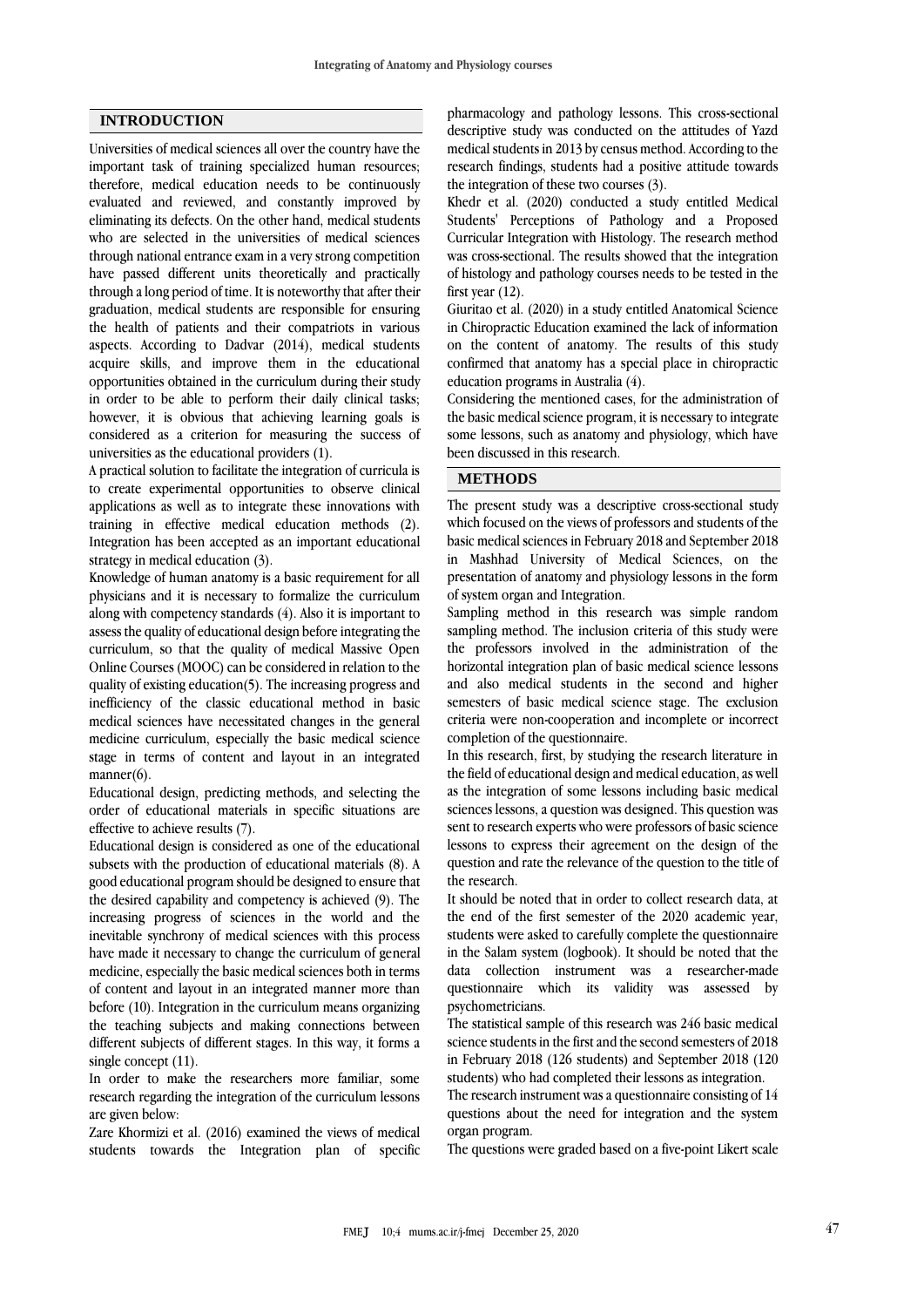including 5- very high, 4- high, 3- medium, 2- low, and 1- very low.

In this questionnaire, the integration program of the basic medical sciences was evaluated from the perspective of professors and students of the target group.

To analyze the data, SPSS software was used and the results were expressed by one-factor t-test, mean, and standard deviation.

# **RESULTS**

The research findings are divided into two parts: findings collected from professors and findings collected from students, which are mentioned below.

The descriptive and demographic statistics of the professors in this research are as follows: the total number of professors was 16, of which 10 were male and 6 were female. The frequency showed that 6 individuals are assistant professors, 4 individuals are associate professors, and 6 individuals are professors.

As shown in table 1, the average results of the professors' opinions of integrated teaching indicated that according to the sign test, which is related to non-parametric statistics, the median of 2.893 with a standard deviation of 0.52 was obtained which was significantly higher than the median score (2.893). It means that the professors were satisfied with the integration of anatomy and physiology lessons.

As can be seen, the views of the professors are higher than the average and shows that the satisfaction of the professors with the integration of the lessons is higher than the average level. Also, the following is a survey of students about the integrated lessons, which is shown in Table (2).



**Figure 1. The professors' opinions about the integration of anatomy and physiology lessons**

Descriptive and demographic statistics of students in this study are as follows: 246 students of basic medical sciences were in their first semester of 2018 (126 students) and the second semester of 2018 (120 students). The above table shows the frequency, average, and standard deviation. Also, in order to test students' satisfaction with the lessons integration plan, ttest was used, the results of which are shown in Table (3).

Based on the results of the students' opinions on integrated teaching, the findings indicated that with 95% confidence, students agreed with teaching lessons as integrated (basic medical sciences). According to the test results, in terms of students, the statistical value was 5.287 and the significance level, which was less than 0.05, showed that the level of students' satisfaction with the integration of anatomy and physiology lessons is significant.

|                | Table 1. Results of research findings on the integration of anatomy and physiology courses based on the professors'<br>opinions      |              |                               |                |                |                      |  |  |  |
|----------------|--------------------------------------------------------------------------------------------------------------------------------------|--------------|-------------------------------|----------------|----------------|----------------------|--|--|--|
|                |                                                                                                                                      |              | <b>Frequency (percentage)</b> |                |                |                      |  |  |  |
| Number         | <b>Ouestions</b>                                                                                                                     | Very<br>High | High                          | Medium         | $\mathbf{Low}$ | Very<br>$\mathbf{M}$ |  |  |  |
| 1              | The degree of agreement with the teaching of anatomy and physiology lessons as an<br>integration                                     | 12.5         | 12.5                          | 50             | 25             | $\overline{0}$       |  |  |  |
| $\overline{2}$ | The amount of access to available textbooks and educational books to administer the<br>integration plan                              | 37.5         | 18.8                          | 25             | 6.3            | 12.5                 |  |  |  |
| 3              | The usefulness of combining anatomy and physiology lessons                                                                           | 12.5         | 18.8                          | 43.8           | 25             | $\mathbf{0}$         |  |  |  |
| $\overline{4}$ | The necessity to change the administration of the schedule of integrated lessons                                                     |              | 6.3                           | 18.8           | 5.             | 25                   |  |  |  |
| 5              | The necessity to change the administration of the schedule of integrated exams                                                       | 6.3          | 25                            | 43.8           | 12.5           | 12.5                 |  |  |  |
| 6              | The necessity to change the scoring plan of the integrated lessons                                                                   |              | 37.5                          | 56.3           | 6.3            | $\mathbf{0}$         |  |  |  |
| 7              | The necessity to change the way which unit value is assigned to integrated lessons                                                   | 6.3          | 25                            | 5.             | 6.3            | 12.5                 |  |  |  |
| 8              | The necessity to administer an integration plan to facilitate student learning                                                       | 6.3          | 25                            | 56.3           | 12.5           | $\mathbf{0}$         |  |  |  |
| $\mathbf Q$    | The necessity to administer an integration plan of anatomy and physiology lessons to<br>link between theoretical and practical parts | 6.3          | 25                            | 37.5           | 12.5           | 18.8                 |  |  |  |
| 10             | The repetition of topics in integration lessons and lessons related to each course                                                   | 6.3          | 18.8                          | 62.5           | 6.3            | 6.3                  |  |  |  |
| 11             | The degree of coordination of theoretical teaching with practical teaching                                                           | 6.3          | 25                            | 31.3           | 25             | 12.5                 |  |  |  |
| 12             | The need for facilities to integrate lessons (Anatomy salons, Moulage, etc.)                                                         | 6.3          | 6.3                           | 62.5           | 18.8           | 6.3                  |  |  |  |
| 13             | The need for laboratory facilities to integrate anatomy and physiology lessons                                                       | $\Omega$     | $\overline{0}$                | $\overline{0}$ | 37.5           | 62.5                 |  |  |  |
| 14             | The degree of agreement with the continuation of the integration method for other students                                           | $\mathbf{0}$ | $\mathbf{0}$                  | 37.5           | 25             | 37.5                 |  |  |  |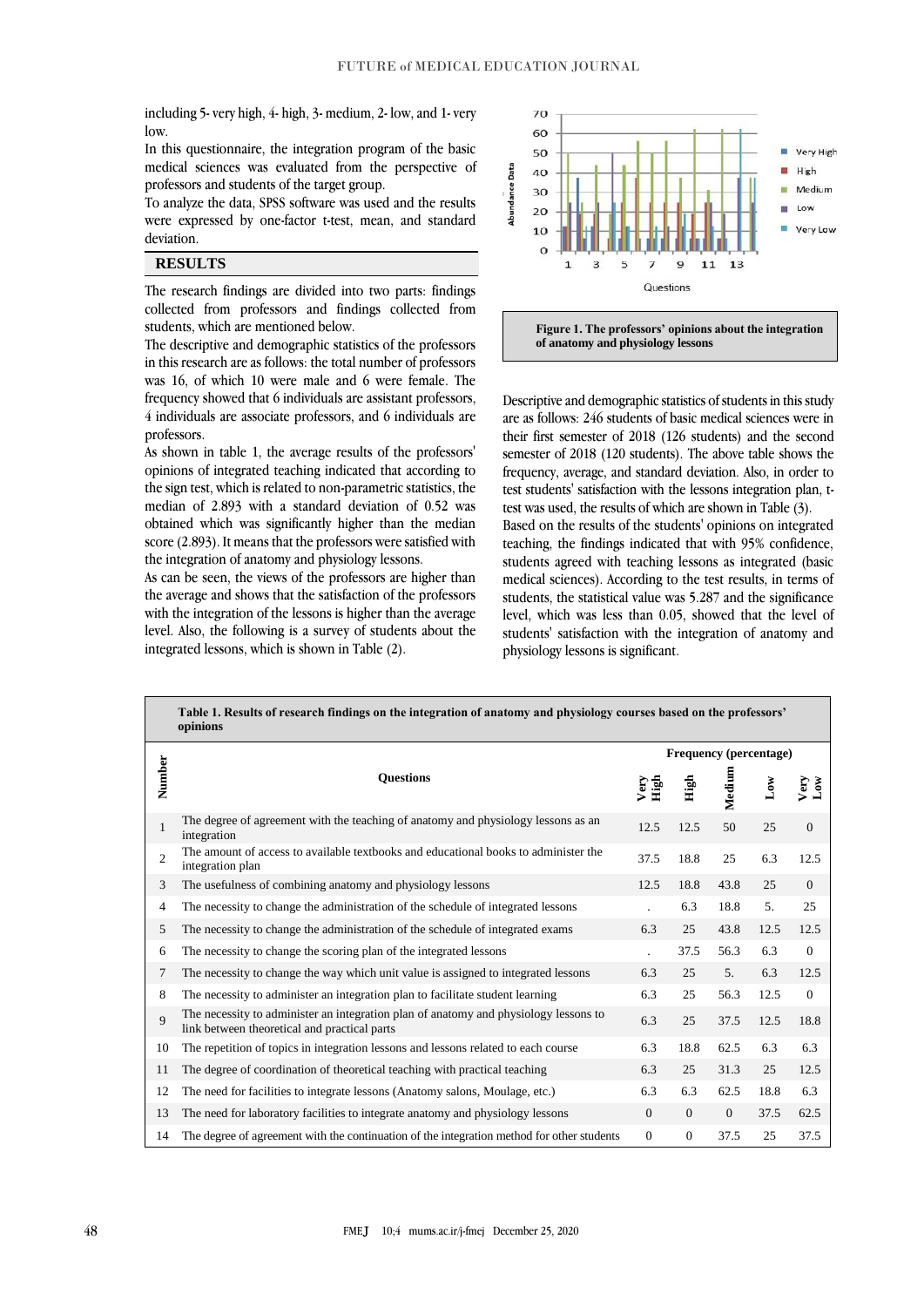| Table 2. Results of research findings on the integration of anatomy and physiology lessons based on students' views |                                                                                                                                        |           |      |        |              |          |         |                       |  |
|---------------------------------------------------------------------------------------------------------------------|----------------------------------------------------------------------------------------------------------------------------------------|-----------|------|--------|--------------|----------|---------|-----------------------|--|
| Number                                                                                                              | <b>Ouestions</b>                                                                                                                       | Very High | High | Medium | $_{\rm Low}$ | Very Low | Average | Deviation<br>Standard |  |
| $\mathbf{1}$                                                                                                        | I agree with teaching the lessons in the form of integration                                                                           | 35        | 71   | 96     | 19           | 25       | 3.19    | 1.09                  |  |
| $\overline{c}$                                                                                                      | I had the resources and textbooks available to administer the<br>integration plan                                                      | 30        | 61   | 113    | 34           | 8        | 3.27    | 0.98                  |  |
| 3                                                                                                                   | The combination of anatomy and physiology lessons was good                                                                             | 29        | 65   | 108    | 33           | 11       | 3.26    | 1.00                  |  |
| $\overline{4}$                                                                                                      | I was satisfied with the integrated lessons' schedule                                                                                  | 14        | 37   | 120    | 46           | 29       | 2.81    | 1.039                 |  |
| 5                                                                                                                   | How satisfied are you with the integrated lessons' exam schedule?                                                                      | 14        | 55   | 118    | 34           | 25       | 2.97    | 1.03                  |  |
| 6                                                                                                                   | How satisfied are you with the integrated lessons' scoring plan?                                                                       | 9         | 55   | 137    | 27           | 18       | 3.01    | 0.92                  |  |
| $\overline{7}$                                                                                                      | How satisfied are you with the way the unit value is assigned to<br>the integrated lessons?                                            | 12        | 53   | 120    | 41           | 20       | 2.95    | 0.98                  |  |
| 8                                                                                                                   | How satisfied are you with the integrated lessons' learning?                                                                           | 17        | 74   | 119    | 24           | 12       | 3.21    | 0.94                  |  |
| 9                                                                                                                   | How satisfied are you with the degree of matching of the<br>theoretical lessons of the integration plan with the practical<br>lessons? | 31        | 84   | 98     | 22           | 11       | 3.39    | 1.01                  |  |
| 10                                                                                                                  | What is the repetition of topics in the integration lessons and the<br>lessons related to each course?                                 | 24        | 78   | 107    | 29           | 8        | 3.30    | 0.96                  |  |
| 11                                                                                                                  | What is the degree of coordination between theoretical teaching<br>and practical teaching?                                             | 23        | 76   | 96     | 38           | 13       | 3.21    | 1.04                  |  |
| 12                                                                                                                  | I was satisfied with the available facilities such as anatomy salon,<br>moulage, etc.                                                  | 27        | 68   | 104    | 25           | 22       | 3.20    | 1.08                  |  |
| 13                                                                                                                  | I was satisfied with the laboratory facilities to administer the<br>integration plan.                                                  | 29        | 79   | 111    | 22           | 5        | 3.40    | 0.93                  |  |
| 14                                                                                                                  | I agree to continue administration of the integration method for<br>other students                                                     | 29        | 50   | 118    | 29           | 20       | 3.13    | 1.08                  |  |

| Table 3. T-test results for students' satisfaction status with the integration of anatomy and physiology lessons |         |            |                         |                                  |                             |                 |  |  |  |  |
|------------------------------------------------------------------------------------------------------------------|---------|------------|-------------------------|----------------------------------|-----------------------------|-----------------|--|--|--|--|
| <b>Number</b>                                                                                                    | Average | Degrees of | <b>Statistics Value</b> | <b>The Significance</b><br>Level | <b>Confidence Level 95%</b> |                 |  |  |  |  |
|                                                                                                                  |         | Freedom    |                         |                                  | The Least                   | <b>The Most</b> |  |  |  |  |
| 243                                                                                                              | 3.1690  | 245        | 5.287                   | 0.000                            | 0.1060                      | 0.2319          |  |  |  |  |
|                                                                                                                  |         |            |                         |                                  |                             |                 |  |  |  |  |

# **DISCUSSION**

As mentioned in the previous sections, the purpose of this study was to organize basic medical science teaching materials by integrating anatomy and physiology lessons in order to improve the knowledge, attitude, and skills of medical students and train professionals through a codified educational program. The results showed that professors are satisfied with the integration of anatomy and physiology lessons. The results also showed that the students' satisfaction level with the integration of anatomy and physiology lessons is significant and is more than average.

As mentioned, after the announcement of the National General Medicine Program in 2017 by the Ministry of Health and the requirement to change the way of teaching in the universities of country the stage of basic medical sciences also had some changes. Mashhad University of Medical Sciences should have changed the lessons arrangement according to the curriculum sessions of each university. Lessons in this university were presented as system organ and integrated (anatomy and physiology lessons). In the classic curriculum, all topics of anatomy and physiology were taught separately. While in the integration, anatomical sciences of the organ were also taught at the same time with the topics of physiology, which according to the present study, the views of professors and students toward the integration plan was moderate to high. In other words, professors and students of Mashhad University of Medical Sciences were satisfied with the integration of anatomy and physiology lessons. Because all curriculum decisions are to improve the quality of student education, this study is very useful in evaluating the changes in the arrangement and integration of these lessons. The results of this study are similar to the results of Zare Khormizi et al. (2016) who examined the views of medical students towards the integration program of specific pharmacology and pathology lessons (3). Also, the results of this study are similar to the findings of Teymouri Jrokani et al. (2015) in the research on